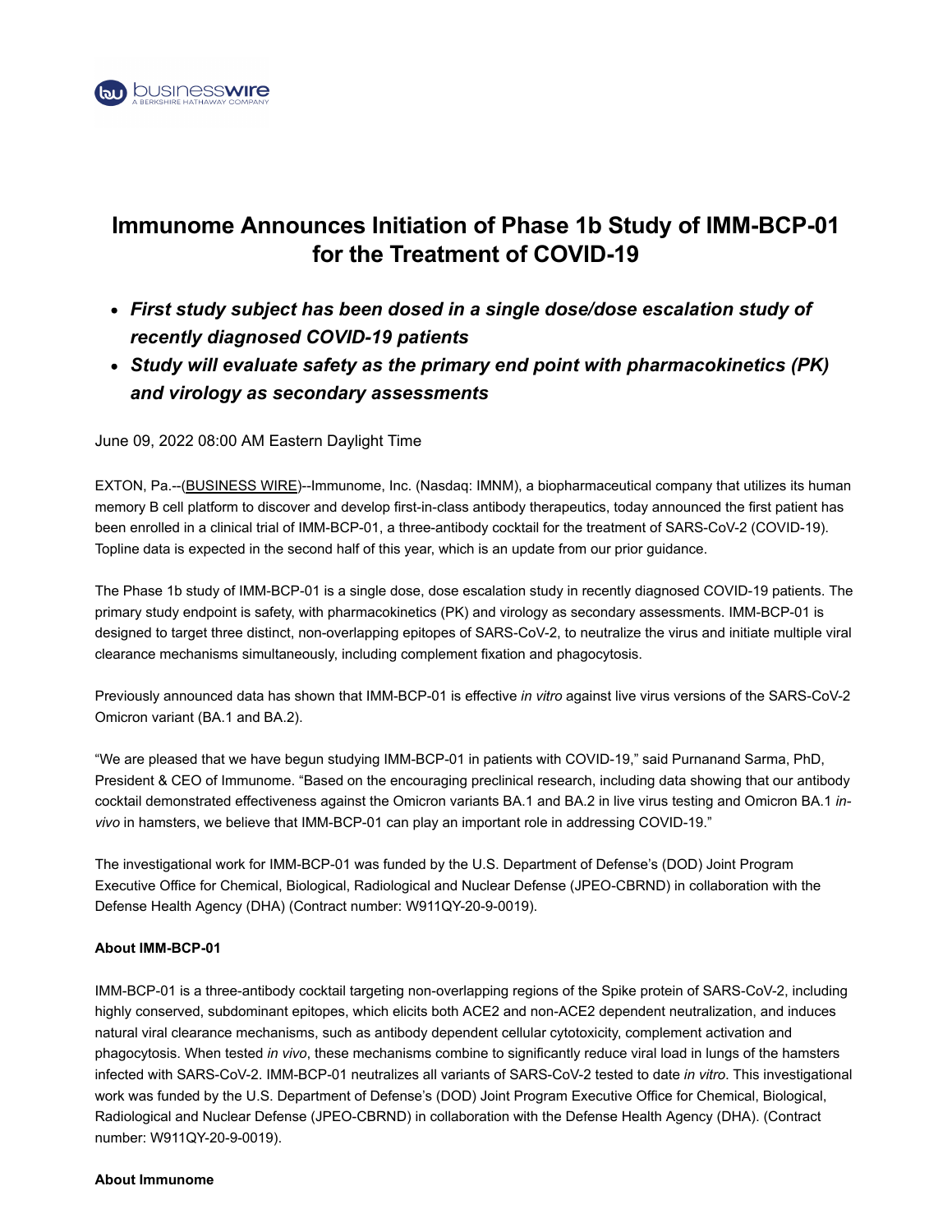Immunome is a biopharmaceutical company that utilizes its proprietary human memory B cell platform to discover and develop first-in-class antibody therapeutics that are designed to change the way diseases are treated. The company's initial focus is developing therapeutics to treat oncology and infectious diseases, including COVID-19. Immunome's proprietary discovery engine identifies novel therapeutic antibodies and their targets by leveraging the highly educated components of the immune system, memory B cells, from patients whose bodies have learned to fight off their disease. For more information, please visit [www.immunome.com](https://cts.businesswire.com/ct/CT?id=smartlink&url=http%3A%2F%2Fwww.immunome.com&esheet=52744438&newsitemid=20220609005251&lan=en-US&anchor=www.immunome.com&index=1&md5=00ba6de96ccc37d2d0eb708d33eea7e7).

#### **Forward-Looking Statements**

This press release includes certain disclosures that contain "forward-looking statements" intended to qualify for the "safe harbor" from liability established by the Private Securities Litigation Reform Act of 1995, as amended, including, without limitation, express or implied statements regarding Immunome's beliefs and expectations regarding the advancement of its COVID-19 therapeutic antibody program, execution of its regulatory, clinical and strategic plans and anticipated upcoming milestones for IMM-BCP-01, including expectations regarding, among other things, the timing, progress and results of our preclinical studies and clinical trials of IMM-BCP-01, clinical plans, general regulatory actions, therapeutic potential and benefits of IMM-BCP-01 and other statements that are not historical fact. Forward-looking statements may be identified by the words "anticipate," believe," "estimate," "expect," "intend," "plan," "project," "suggest," "may," "will," "could," "can," "should," "seek," "potential" and similar expressions. Forward-looking statements are based on Immunome's current expectations and are subject to inherent uncertainties, risks and assumptions that are difficult to predict. Factors that could cause actual results to differ include, but are not limited to, those risks and uncertainties associated with: the impact of the COVID-19 pandemic on Immunome's business, operations, strategy, goals and anticipated milestones; the fact that research and development data are subject to differing interpretations and assessments, including during the peer review/publication process, in the scientific community generally, and by regulatory authorities; whether the data will be published in a scientific journal and, if so, when and with what modifications; Immunome's ability to execute on its strategy, including with respect to its R&D efforts, regulatory filings, timing of these filings and the timing and nature of governmental authority feedback regarding the same, initiation and completion of any clinical studies, confirmatory testing and other anticipated milestones as and when anticipated; the effectiveness of Immunome's product candidates, including the possibility that further preclinical data and any clinical trial data may be inconsistent with the data used for advancing the product candidates and that further variants of concern could emerge; Immunome's ability to fund operations; Immunome's reliance on vendors; the competitive landscape; and the additional risks and uncertainties set forth more fully under the caption "Risk Factors" in Immunome's Annual Report on Form 10-K filed with the United States Securities and Exchange Commission (SEC) on March 25, 2021, and elsewhere in Immunome's 10-Q filings and other filings and reports with the SEC. Forward-looking statements contained in this announcement are made as of this date, and Immunome undertakes no duty to publicly update or revise any forward looking statements, whether as a result of new information, future events or otherwise, except as may be required under applicable law. In this press release, we may discuss our current and potential future product candidates that have not yet undergone clinical trials or been approved for marketing by the U.S. Food and Drug Administration or other governmental authority, including expectations about their therapeutic potential and benefits thereof. No representation is made as to the safety or effectiveness of these current or potential future product candidates for the use for which such product candidates are being studied.

## **Contacts Immunome Contact**  Corleen Roche Chief Financial Officer Immunome, Inc. [investors@immunome.com](mailto:investors@immunome.com)

### **Investor Contact**

Laurence Watts Managing Director Gilmartin, LLC [laurence@gilmartinir.com](mailto:laurence@gilmartinir.com)